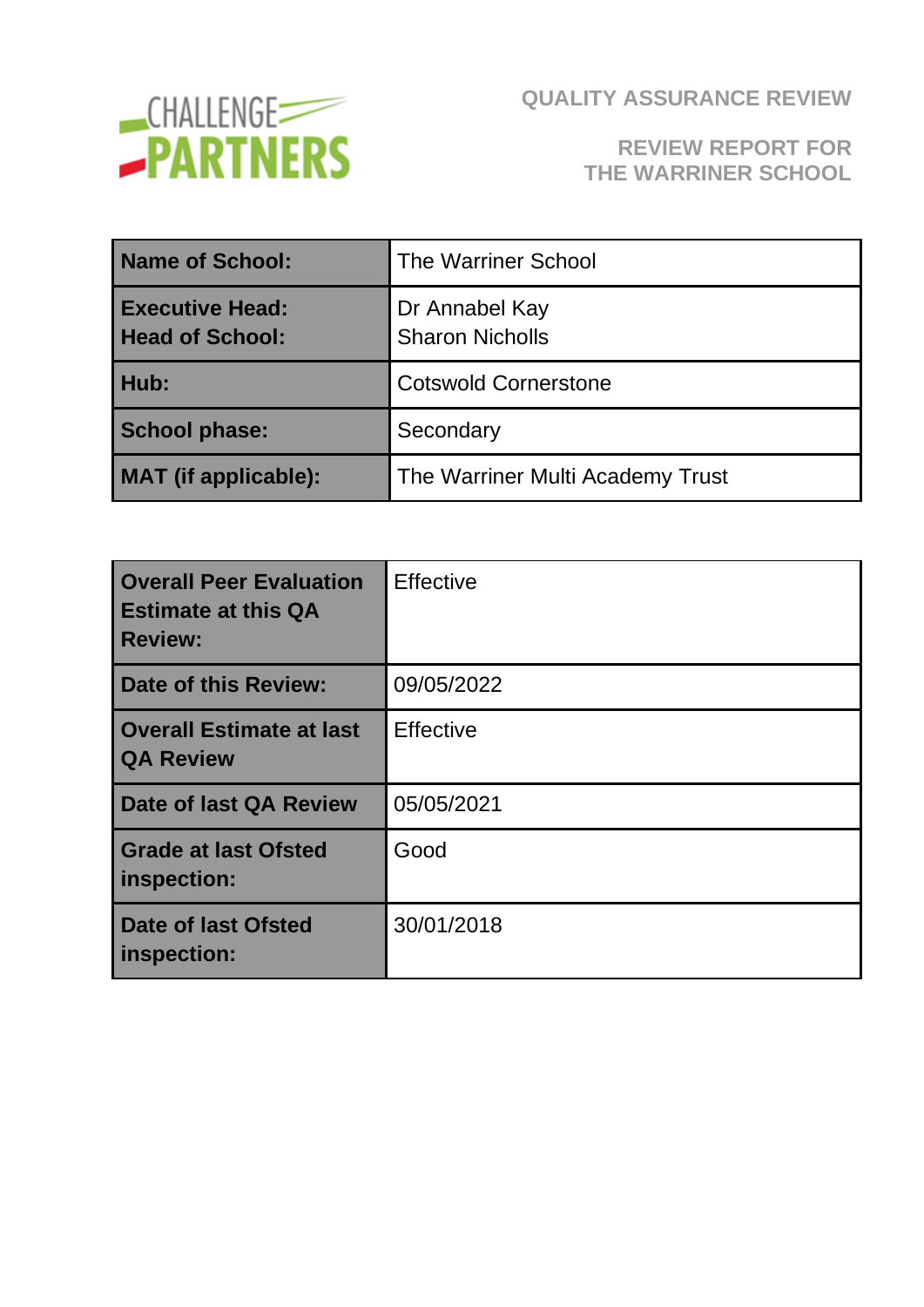

**REVIEW REPORT FOR THE WARRINER SCHOOL**

#### **Quality Assurance Review**

The review team, comprising host school leaders and visiting reviewers agree that evidence indicates these areas are evaluated as follows:

| <b>Effective</b>                                   |
|----------------------------------------------------|
| <b>Quality of provision and outcomes</b> Effective |
|                                                    |
|                                                    |
| Developing                                         |
| Not applicable                                     |
| <b>Effective</b>                                   |
|                                                    |

*The Quality Assurance Review estimates are not equivalent to Ofsted grades. The QA Review uses a different framework to Ofsted and the review is developmental not judgmental.*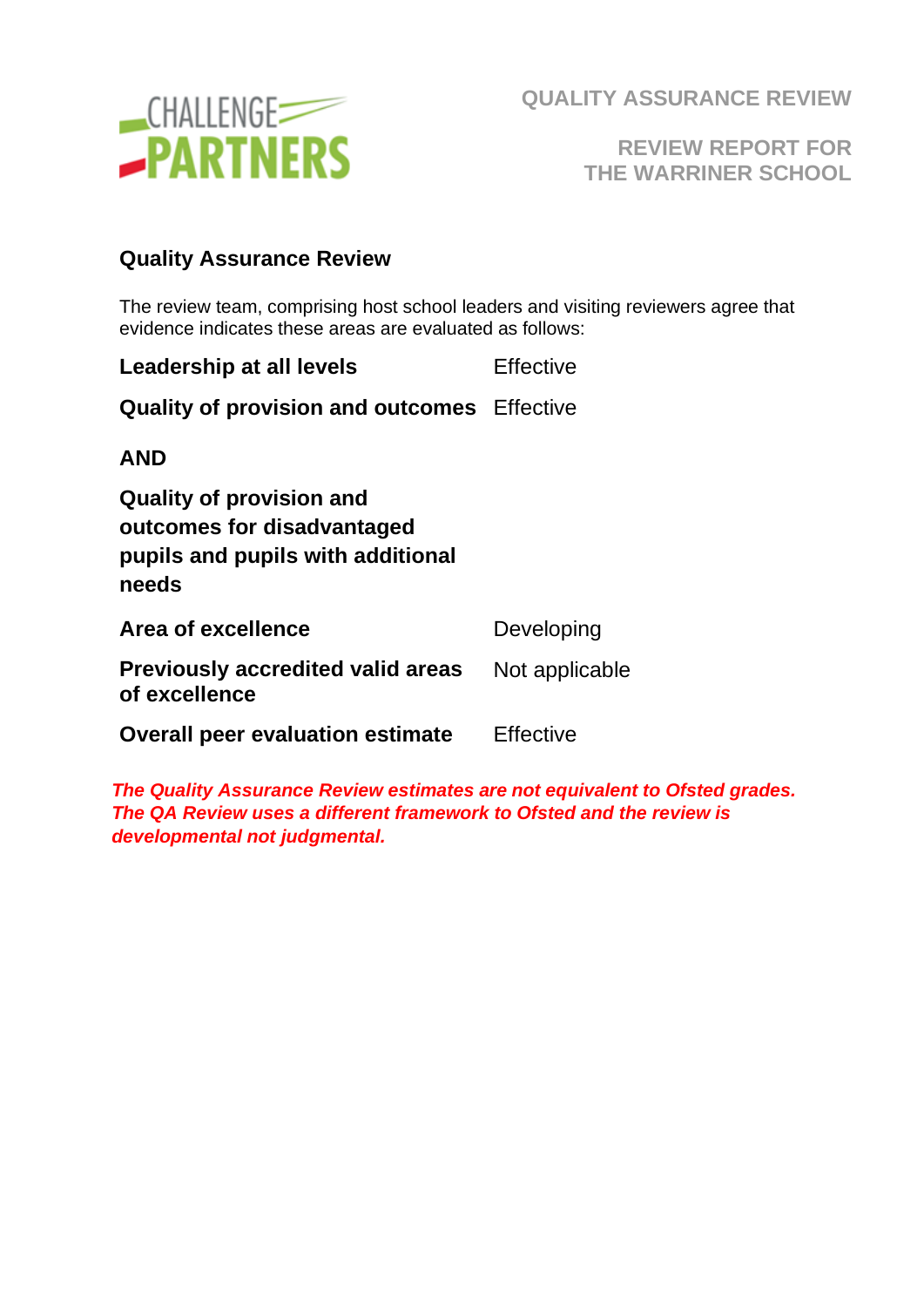

**REVIEW REPORT FOR THE WARRINER SCHOOL**

## **1. Context and character of the school**

The Warriner School is a larger than average rural 11-18 secondary school, with nearly 1500 students on roll, of which 130 are in the sixth form. The school serves a geographically diverse area including the villages of North Oxfordshire and the town of Banbury. The school is part of the Warriner Multi Academy Trust.

The core values of the school are that students should learn: to be responsible, to be respectful and to be ready. The core values are underpinned by having high expectations for all to build positive relationships and to make students feel valued.

The school proudly hosts the largest school farm in England. Students participate in the work of the farm and are educated to appreciate the principles of conservation and sustainability.

Leaders aim for the school to be inclusive. The school has a specialist provision funded by the local authority, for students with autistic spectrum disorder (ASD). There are currently 13 students in this provision who take part in mainstream school lessons supported by teaching assistants. Consequently, the proportion of students with special educational needs and/or disabilities (SEND) is above the national average due to popularity with parents of students with SEND.

#### **2.1 Leadership at all levels - What went well**

- Senior leaders have a clear vision and strong moral purpose for the school to be highly inclusive. The school has achieved the quality inclusion mark in recognition of its work. A strong sense of purpose permeates the school. This is underpinned by the drive for every student to do well and is evident in the improved progress that students make over time.
- Governors, ably led by the chair of governors, have a clear understanding of the school's vision and priorities. They challenge and hold leaders to account effectively to drive improvements further. For example, governors have monitored closely the 'deep dive' processes of curriculum subjects.
- Senior leaders forensically analyse information across all key stages. They accurately identify the school's strengths and areas for improvement. Consequently, leaders deliver a consistent message to subject leaders through an agreed approach to line management.
- Leaders are highly effective in supporting teachers to improve their subject knowledge and pedagogy. A comprehensive professional development programme is in place that supports all staff from early careers teachers through to those aspiring to headship. Training for teachers is both individualised and linked to school priorities. For example, leaders recently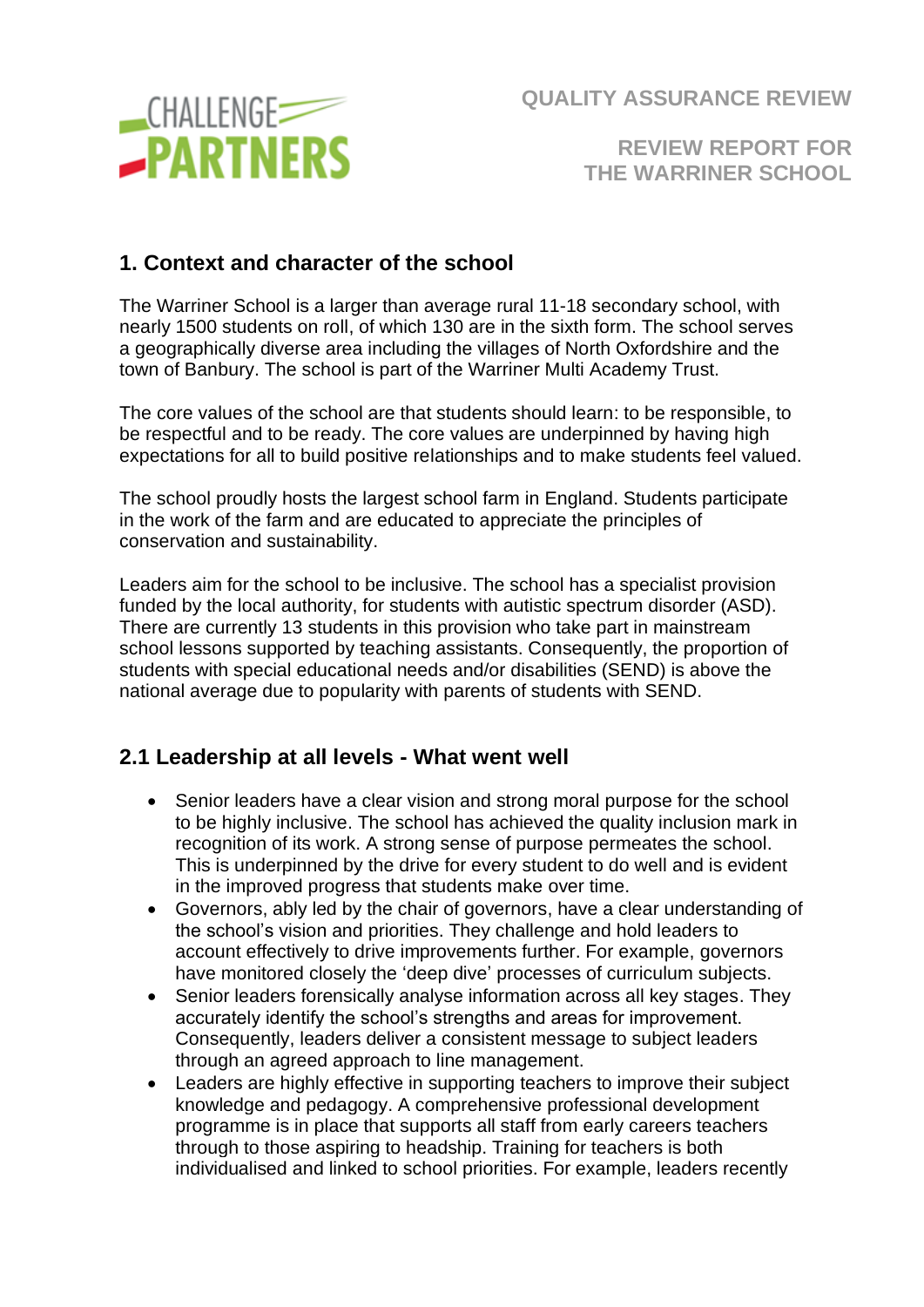

**REVIEW REPORT FOR THE WARRINER SCHOOL**

organised a TeachMeet to support the sharing of good practice on literacy.

- Openness and transparency are key features of leaders' approach to school development planning. Development plans are shared by subject leaders so that good practice is transferred between departments.
- Leaders engage well with the local community. For example, the on-site farm is used to involve the local community, such as at lambing time. Local primary schools regularly visit the farm to enhance their learning experience.
- Staff use restorative approaches effectively which have led to a reduction in fixed term exclusions. Bespoke packages meet students' individual needs, especially those students who may be at risk of exclusion. Pastoral leaders engage well with parents online to ensure that they are kept well-informed of their child's behaviour. A consistent approach to behaviour sanctions is in place that is transparent to students. The phrase 'relentlessly optimistic' is used by staff to ensure that positive approaches are used with students. Consequently, the behaviour of students is conducive to effective learning. Hard to place students from other schools are successfully integrated into the school.
- An effective personal, social and health education programme, taught by specialist teachers, prepares students well for the challenges faced by young people, such as in making them aware of cyber safety and healthy lifestyles.
- Students' commented that the school is very inclusive. For example, recent learning on peer-on-peer abuse ensures that students know what it is, and how to deal with it.
- An effective careers, education and guidance programme, supported by local businesses, helps students to make the right choices for their futures. As a result, there are very low numbers of students not in education, employment or training.

# **2.2Leadership at all levels - Even better if…**

 … leaders ensured that teaching staff were more consistent in providing feedback to students, particularly for the disadvantaged students.

# **3.1 Quality of provision and outcomes - What went well**

- Subject leaders articulate clearly the intent of their curriculum. For example, in languages the development of vocabulary and grammar within the programmes of study helps students to build upon their knowledge so that they become more confident in using the language in conversations and writing.
- Teachers have strong subject knowledge that enables them to plan learning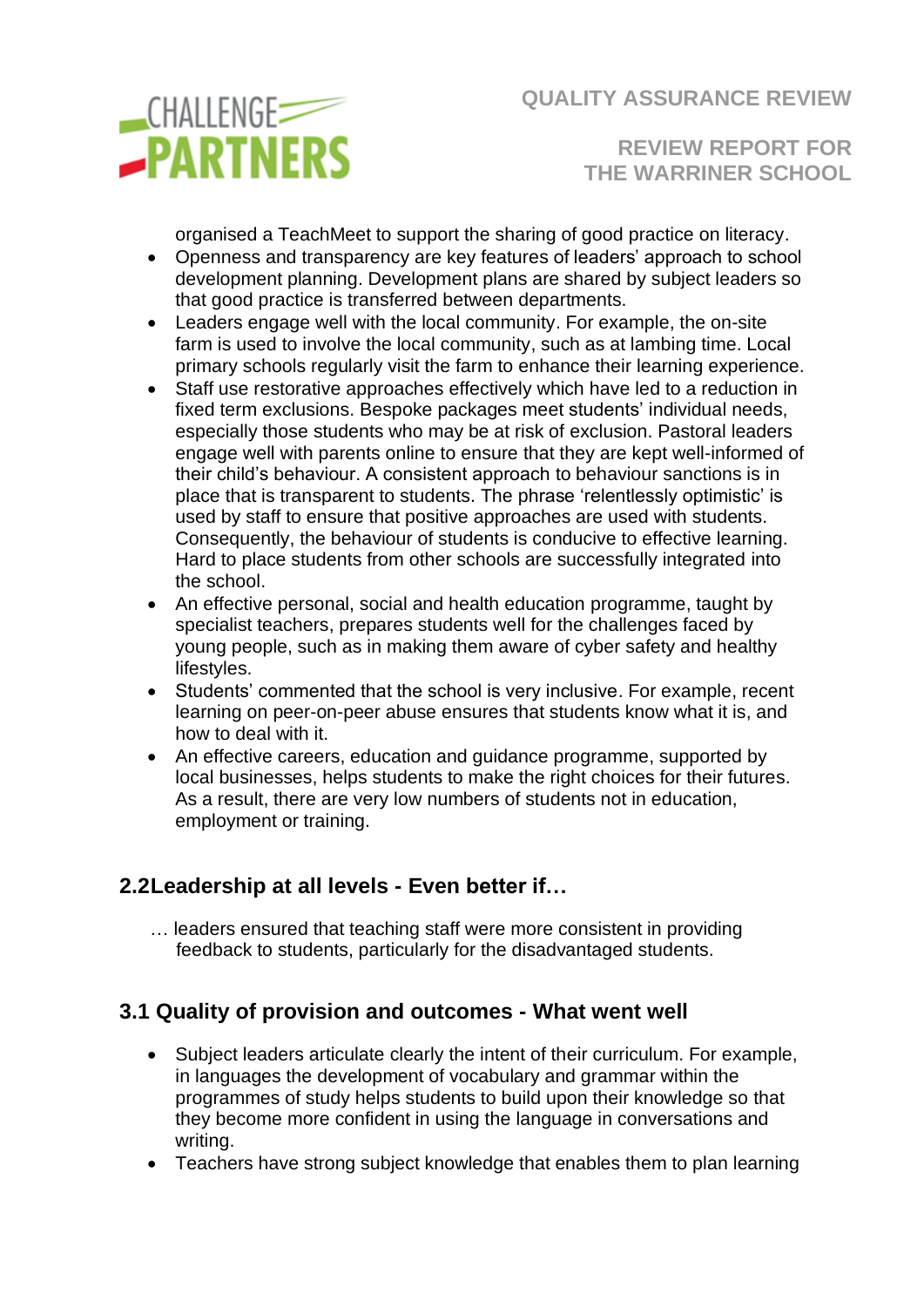

**REVIEW REPORT FOR THE WARRINER SCHOOL**

well over time. As a result, the majority of students make strong progress. For example, in a Year 11 drama lesson, a creative revision activity based around stage design resulted in students being highly engaged, being able to analyse and evaluate and to use tier two and three vocabulary with confidence. One student with SEND easily justified the choice of 'round staging' in set design and the use of non-diegetic sound.

- Leaders have made reading and writing a high priority within the school. For example, in an English lesson, the teacher encouraged students to explore comparable words, such as 'similarities' and 'differences' when describing an apple and an orange. As a result, students use subject specific language to enhance their writing.
- Teachers have been effective in supporting students who join the school with below expected levels of literacy. A catch-up programme in tutor time has led to significant improvements in the vast majority of students' standard of reading.
- Teachers use modelling effectively, such as using a visualiser to exemplify the stages of polymerisation in science. Consequently, students were able to understand the processes and develop mastery.
- Mostly, teachers' strong subject knowledge helps them to ask probing questions to check students' understanding, and, by knowing the level students are working at, they are able to challenge them effectively. For example, in history, students were made to think deeply through the use of a 'diamond nine' exercise. In mathematics, students were taken through the stages of a problem which enabled the teacher to pinpoint precisely where errors and misconceptions occurred when students were calculating the perimeter of a shape using fractions.
- Students have the opportunity to engage in a broad range of extra-curricular opportunities, especially in sport. In addition, they are able to undertake the Duke of Edinburgh Award Scheme and LGBTQ students are supported through the Pride Club.
- The quality of teaching in the sixth form is typically strong. For example, in sociology, the teacher's insightful questioning helped to deepen students' learning further. The teacher used starter activities to check their knowledge and understanding of key vocabulary and concepts. As a result, students demonstrated very strong prior knowledge and they were able to quote the work of specific philosophers such as Marx. Students feel very well supported both academically and pastorally in the sixth form.
- Teachers provide a supportive and safe environment in which students can learn. As a result, students say it is 'cool to learn'. They commented positively how staff support them, both in lessons and through additional provision, such as 1:1 mentoring. Students engage very well in their lessons and are keen to learn. They are a credit to the school and exemplify the school's core values.
- Student attendance has been impacted by the pandemic. Staff work closely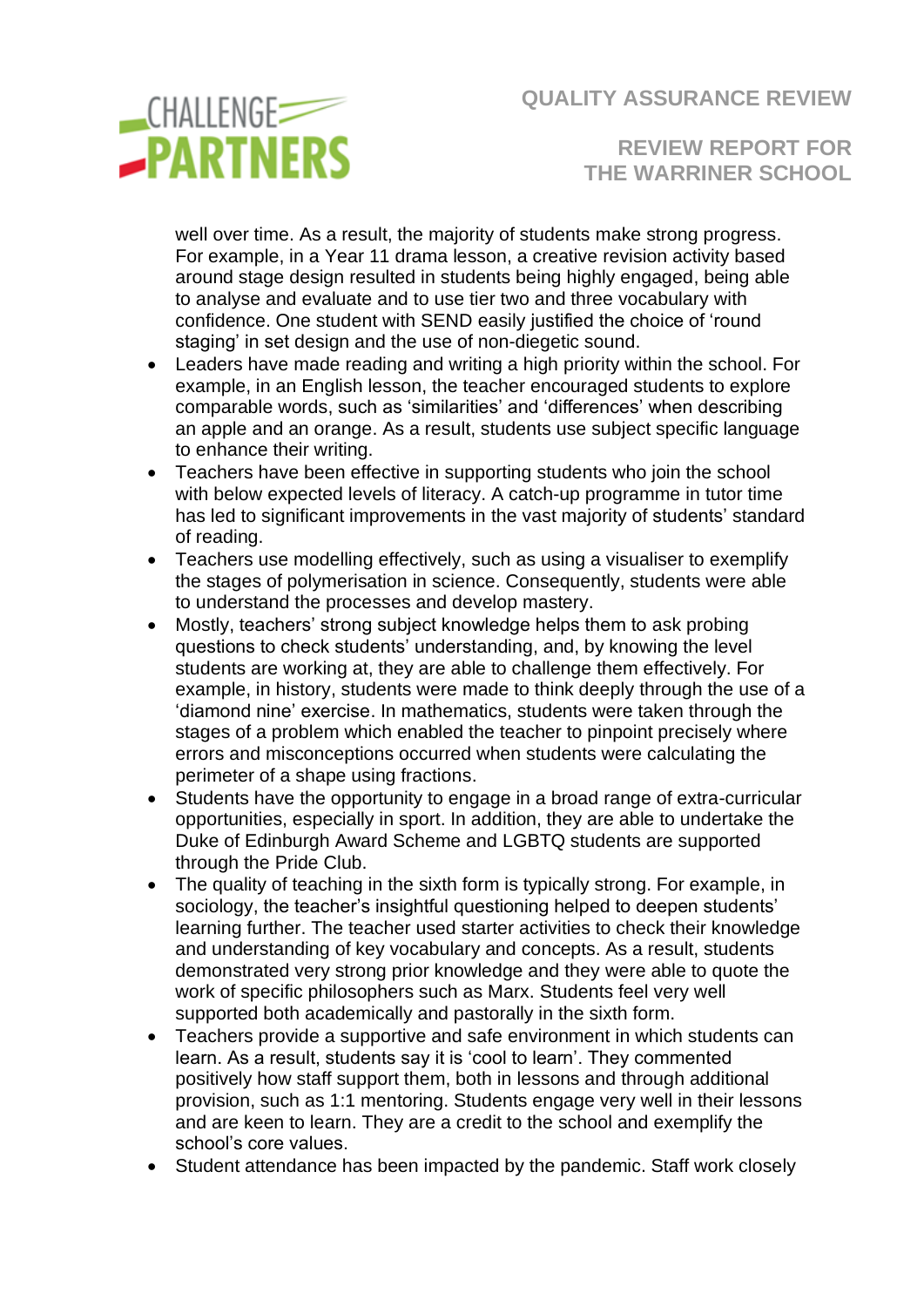

**REVIEW REPORT FOR THE WARRINER SCHOOL**

with parents to identify issues affecting attendance. Current attendance is improving and is above the current national average.

## **3.2 Quality of provision and outcomes – Even better if…**

- … teachers checked students' work in books more effectively to ensure that common errors and misconceptions are addressed.
- … teachers ensured that students act on feedback to improve their learning.

# **4.1 Quality of provision and outcomes for disadvantaged pupils and pupils with additional needs - What went well**

- Leaders with direct responsibility for disadvantaged students are passionate in wanting the very best for these students. As a result, leaders are relentless in ensuring that students receive the appropriate support to remove their barriers to learning. Consequently, disadvantaged students are beginning to make stronger progress than previously.
- The most vulnerable students who require additional help are able to use the Warriner Learning Centre (WLC) for short term support. Students are able to access live mainstream lessons from the WLC so that their learning continues unabated. As a result, students are able to make a smooth return back into mainstream lessons.
- Leaders in the special needs department and the WLC have established strong links with outside agencies and they are supported well by the pastoral systems. As a result, students receive the appropriate support and guidance to do well.
- The attendance of disadvantaged students remains a priority for leaders. Current strategies and actions taken have led to improved attendance, especially when compared to the current national average.
- Disadvantaged students are confident and generally engage well in lessons. They feel very well supported by their teachers and they are prepared well for making choices for their future education.

# **4.2 Quality of provision and outcomes for disadvantaged pupils and pupils with additional needs - Even better if…**

… leaders ensured that the strategies to support disadvantaged students raised their attainment further.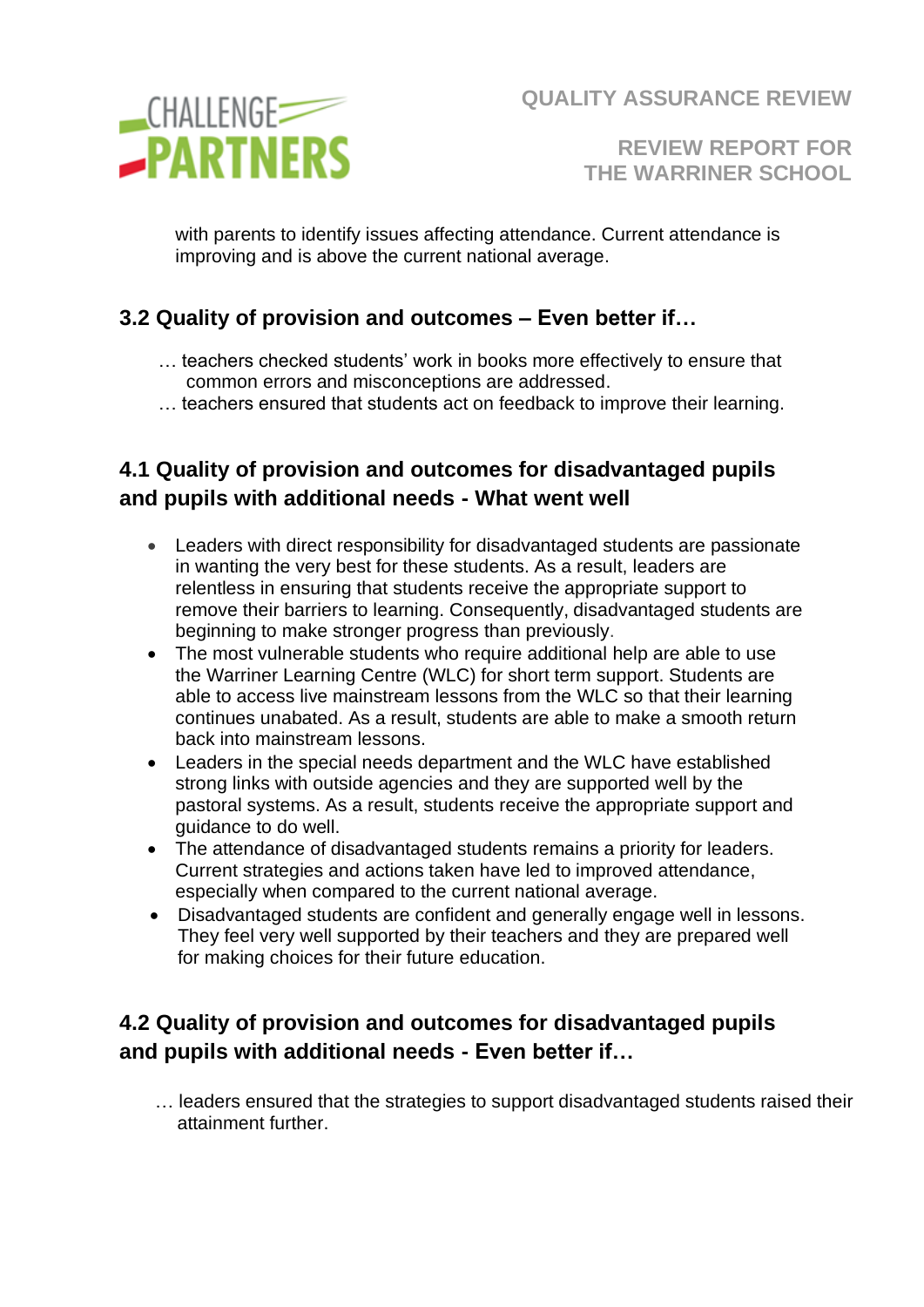

**REVIEW REPORT FOR THE WARRINER SCHOOL**

## **5. Area of Excellence**

Improving school practice and leadership to support disadvantaged students.

# **Developing**

## **5.1 How is this area developing to be a strength? What actions is the school taking to grow expertise in this area?**

The school ethos has an embedded culture of inclusion for all students that includes a strong focus on disadvantaged students. This starts with the strategic leadership of the pupil premium provision.

Disadvantaged students are referred to as 'Futures' students to remove the label of low aspiration often associated with the term disadvantage. The impact of the name change has seen a shift in staff culture and practice to improve outcomes and experiences for vulnerable students. A teaching strategy (Futures First) based on the evidence of good practice, such as the Education Endowment Foundation (EEF) guide, leads to more targeted and specific support for students.

Leaders have introduced a specific learning hub, the Warriner Learning Centre, to provide resources to support students with specialist staff. As a result, within the provision there are counselling, small group mental health, peer mentoring, therapy services, personalised 1:1 mentoring sessions, as well as academic support in the Study Zone.

The school has acquired a strong reputation for inclusion and support locally. Leaders have had success in sharing their strategic approach with other primary and secondary schools. They recently hosted a Midlands Inclusion Quality Mark (IQM) cluster meeting and showcased their work around Year 6-7 vulnerable students' transition and the Futures First strategy.

Leaders' commitment to the strategy was exemplified by the support that was offered to families during the partial closure of the school during the pandemic. The entire staff were charged with the provision of face to face teaching for key groups. On top of this, there was a raft of communication with families to remove obstacles created by the digital divide. The impact of the strategy is beginning to show in early signs of success, with improvements in the progress made by disadvantaged students. However, leaders recognise that there are further actions needed to embed the strategies fully to improve outcomes further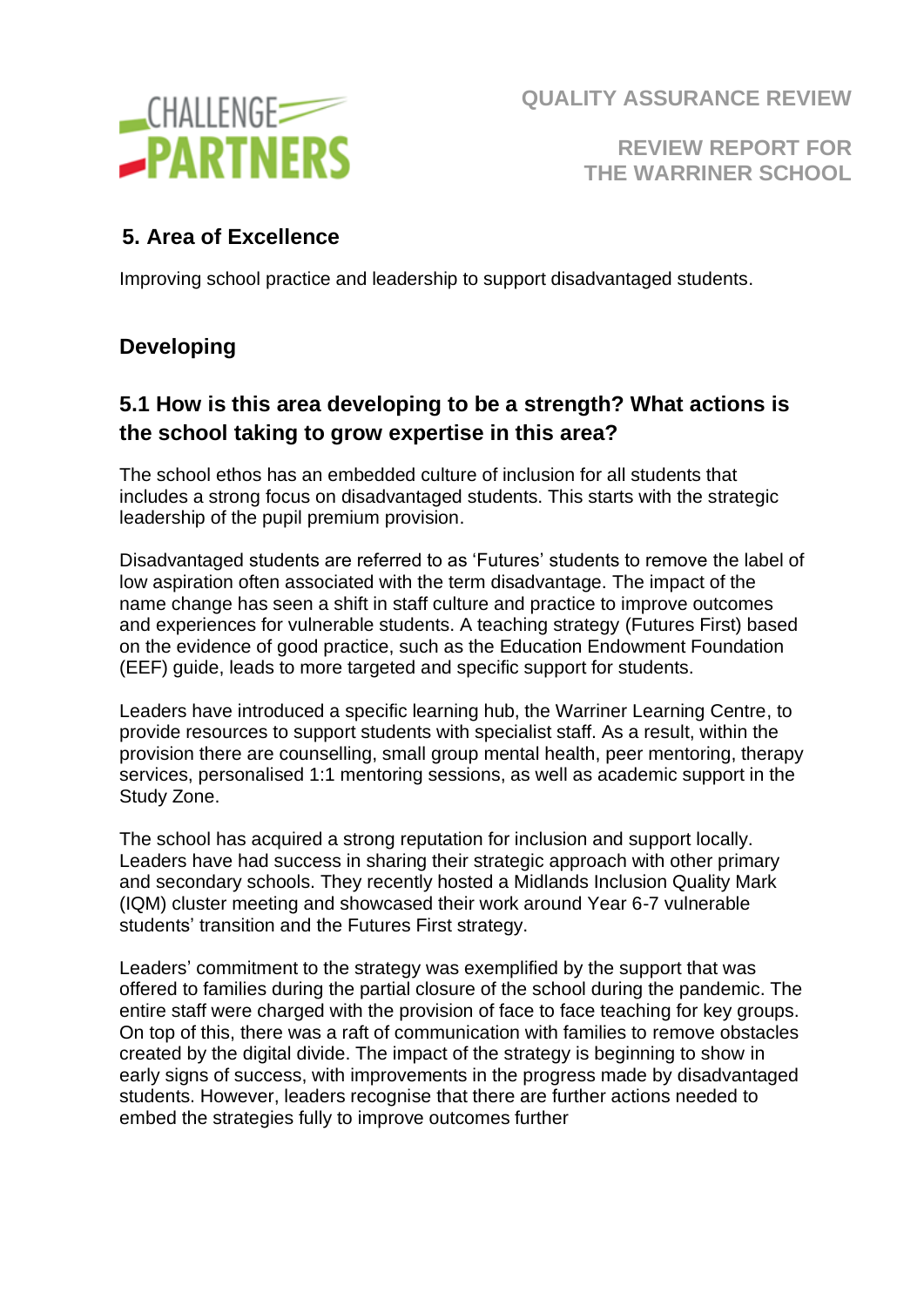

**REVIEW REPORT FOR THE WARRINER SCHOOL**

## **5.2 What are the next steps to work towards accredited status next year?**

Teachers need to fully embed the focus on the quality of teaching with disadvantaged students. Leaders need to ensure that teachers use effective strategies that will improve the quality of work in students' books so that they can use these as an effective learning tool.

The attendance of students is improving but there are still too many disadvantaged students who do not attend well enough and this is impacting on their learning. Leaders need to continue to implement strategies that will increase the attendance of students.

#### **6. What additional support would the school like from the Challenge Partners network, either locally or nationally?**

Leaders would value being able to link with a school where the disadvantaged students make strong progress.

#### **Following the QA Review**

**The review report is primarily for the school's internal use to support the school's continuing improvement. However, the main findings will be shared within the school's hub in order that it can inform future activities and CP will collate and analyse report content to create an aggregate picture of what is going on across the sector each year.**

**Schools can access the School Support Directory; the Challenge Partners online tool that enables schools to connect with other schools in your hub and across the national network of schools.**

**Schools can also attend Sharing Leading Practice events where schools showcase excellent and/or innovative practice. Sharing Leading Practice events allow school leaders with specific improvement needs to visit a school or attend an online webinar hosted by a school, with outstanding provision in that area.**